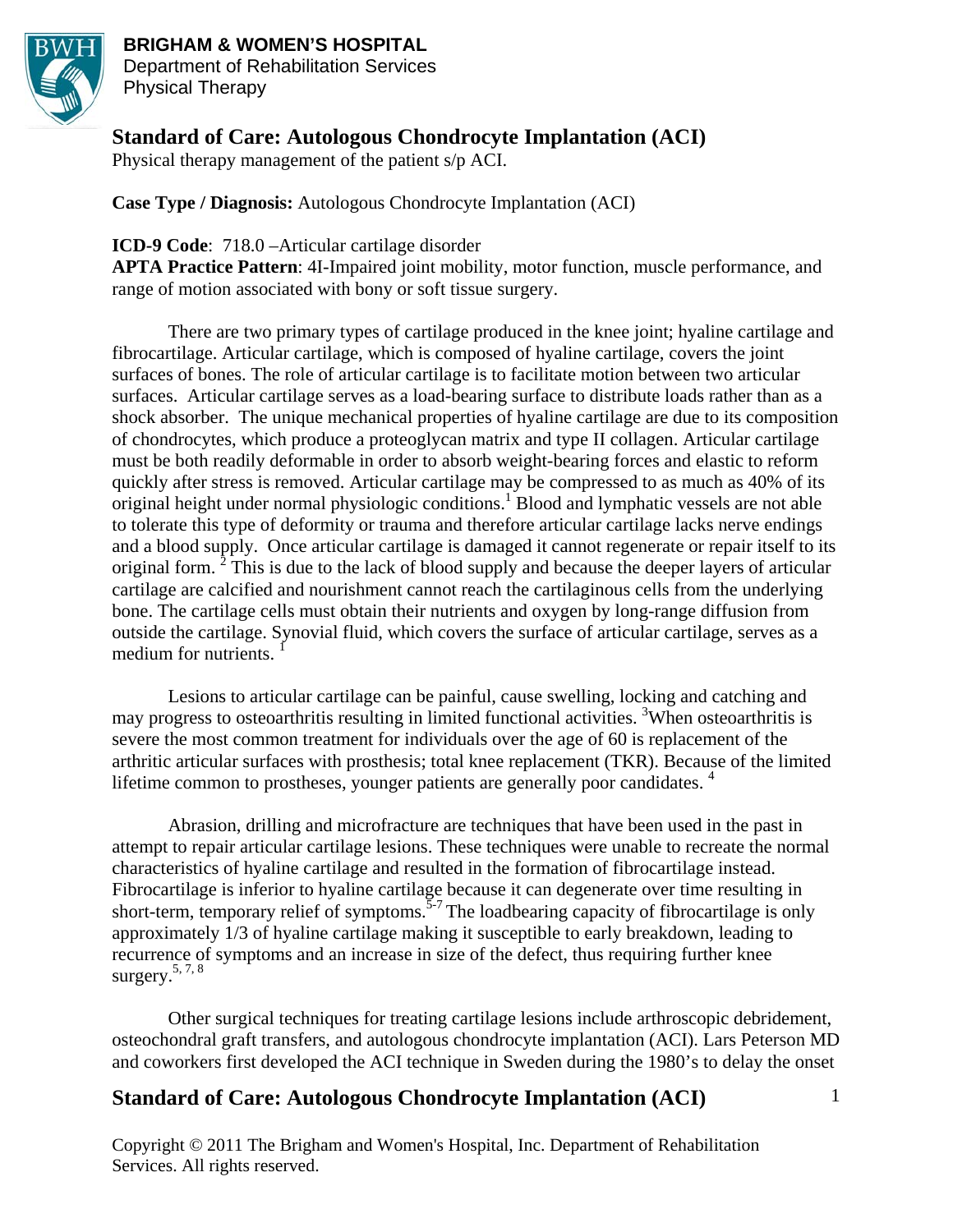Physical therapy management of the patient s/p ACI.

of degenerative osteoarthritis by allowing the regeneration of hyaline-like cartilage.<sup>6, 9</sup> In 1995 Dr. Tom Minas, presently of the Department of Orthopedic surgery at Brigham and Women's Hospital, performed the first knee cartilage transplant in the United States. He performed his 400th cartilage transplant at Brigham and Women's Hospital in June of 2006.

 The FDA has approved the use of Carticel (autologous cultured chondrocytes) "for the repair of symptomatic cartilaginous defects of the femoral condyle (medial, lateral or trochlea), caused by acute or repetitive trauma, in patients who have had an inadequate response to a prior arthroscopic or other surgical repair procedure. Carticel should only be used in conjunction with debridement, placement of a periosteal flap and rehabilitation. Carticel is not recommended for the treatment of cartilage damage associated with generalized osteoarthritis."10ACI has been found to be beneficial for cartilage injuries greater than 2 to 3  $\text{cm}^2$  and is currently being used to treat chondral injuries of the weight-bearing femoral condyle, trochlea, patella and tibial plateau.<sup>5</sup>

 The ACI technique involves two separate surgical procedures: arthroscopy followed by an arthrotomy. The first procedure is a minimally invasive arthroscopic assessment of the knee joint performed as an outpatient. The area of defect is measured and articular cartilage is harvested from a non-weight-bearing surface for cartilage cell culturing. The biopsy is usually taken from the superior medial edge of the trochlea or the lateral aspect of the intercondylar notch if there is an overhanging patellar facet on the medial side.<sup>2, 3</sup> The cartilage biopsy is then cryo-preserved until the date of surgery is scheduled<sup>3</sup>. At that time, it is thawed and cultured to the appropriate number of cell vials necessary for surgery.  $2,3,8$ 

The second procedure is open ACI surgery performed at least 3-5 weeks after the biopsy is taken. The cartilage defect is debrided back to the subchondral bone with a rim of healthy cartilage. A template of the defect is made and a periosteal patch, usually from the proximal medial tibia distal to the pes anserine insertion, or a synthetic collagen patch is microsutured to the margins of the cartilage defect. The cultured cartilage cells are injected under the patch, which is then sutured shut and sealed with fibrin glue. The joint is then closed and the procedure is complete. The injected cells must grow inside the joint to form a hard cartilage tissue, generally a 9-12 month process, and will continue to mature until up to 24 months.<sup>2, 3, 8</sup>

When a patient has a varus or valgus malalignment as well as a chondral injury, an osteotomy is often performed. An osteotomy can be performed prior to ACI surgery or concomitantly. 2 The purpose of an osteotomy is to decrease the forces occurring at the site of the chondral defect and balance the forces that occur at the knee joint. <sup>11</sup> The most common types of osteotomy include: tibial tubercle osteotomy, high tibial valgus osteotomy and distal femoral varus osteotomy. Anteromedialization of the tibial tubercle is used to unload a patellar defect and correct for maltracking.<sup>12</sup> High tibial osteotomies are performed when there are large defects on the weight bearing femoral condyle. Gillogly et al. have reported that 94% of their patients who

## **Standard of Care: Autologous Chondrocyte Implantation (ACI)**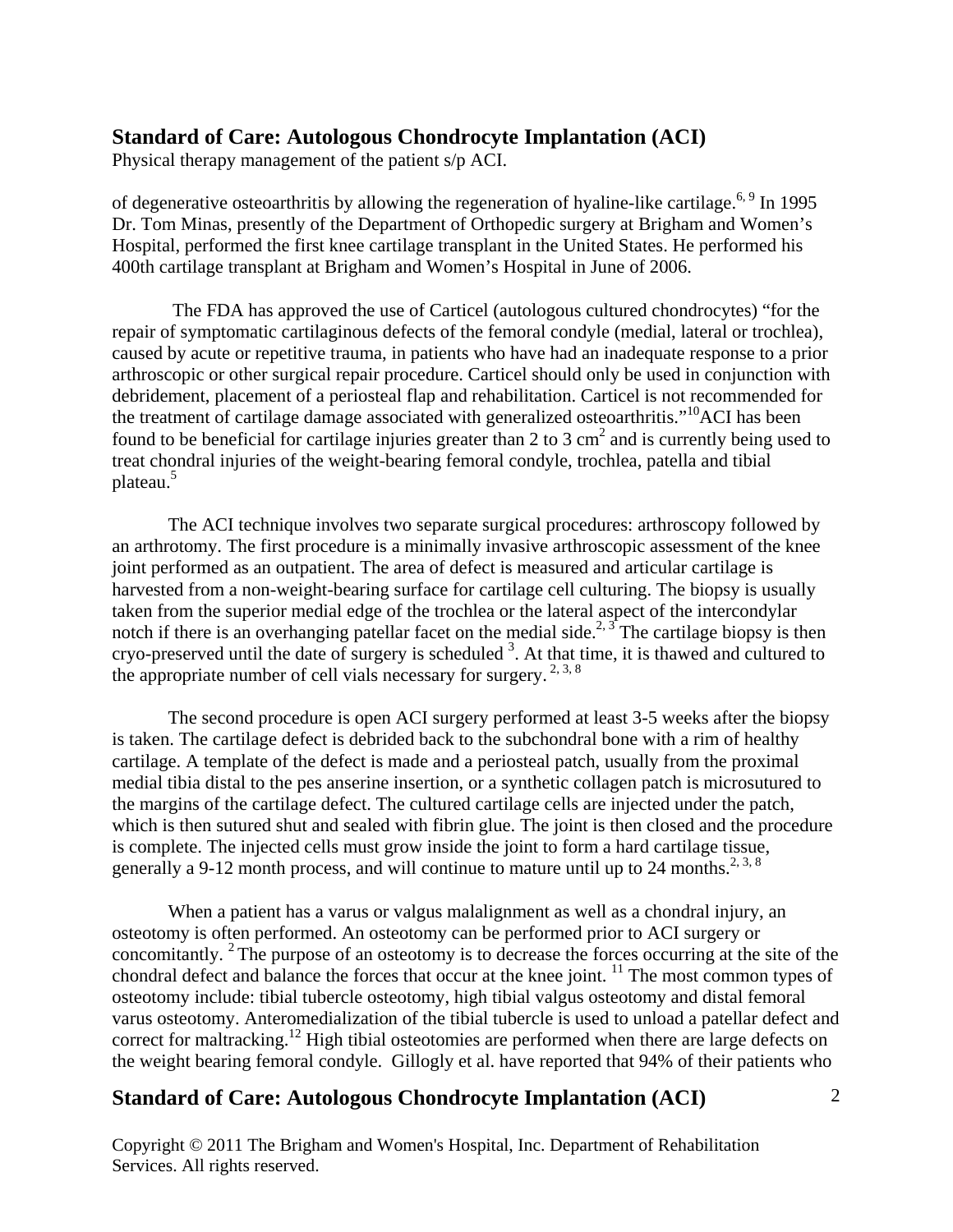Physical therapy management of the patient s/p ACI.

had an ACI to the patella and/or trochlea also underwent anteromedialization of the tibial tubercle at the same time. $11$ 

Good outcomes have been reported in patients at 2 to 9 year follow-ups.  $9^9$  Autologous chondrocyte implantation of isolated femoral condyle defects were found to be highly effective in relieving symptoms and restoring knee function.<sup>9</sup> Most patients in this group returned to athletic activities in 12 to 18 months. Patients with more complicated articular defects had variable outcomes, with 60% reporting improvement based on the Brittberg-Peterson functional assessment score. <sup>9</sup> Overall, ACI "produces a durable and effective repair for as long as 9 years for full thickness chondral lesions". <sup>9</sup> ACI for the treatment of osteochondritis dissecans has been found to produce an integrated repair tissue with successful clinical results in more than 90% of patients.<sup>13</sup>

Rehabilitation after autologous chondrocyte implantation is individualized based on the size, depth and location of the lesion, repair tissue maturation, as well as the condition of the surrounding articular cartilage. The goal of rehabilitation is to protect the graft while promoting maturation of the newly implanted chondrocytes through a program that focuses on regaining full range of motion (ROM), progressive weight bearing, lower extremity strengthening, flexibility and proprioceptive training. <sup>8</sup> Care must be taken to avoid compressive loading or shearing of the graft.<sup>14</sup>Progression of rehabilitation is based on the three stages of healing including; proliferation, transition, and remodeling/maturation**.** 

#### **Stages of Healing:**

**Stage 1 (weeks 0-6): Proliferation**: Rapid proliferation of spindle-shaped cells with the defect filled. Mostly type I collagen with early formation of colonies of chondrocytes forming type II collagen.<sup>2</sup>

**Viscoelastic Arthroscopic Appearance**: Filled, soft white tissue. Gel-like appearance.

**Stage 2 (weeks 7-12)**: **Transition**: Matrix formation, mostly chondrocytes producing type II collagen and proteoglycans. Poor integration to underlying bone and cartilage.<sup>2</sup> **Viscoelastic Arthroscopic Appearance:** Jelly-like firmness with "wave-like" motion when probed, not yet firm and integrated to underlying bone.<sup>2</sup>

**Stage 3 (weeks 12-26)**: **Remodeling**: Ongoing remodeling of matrix with reorganization and quantity of type II collagen, with integration to bone and adjacent host cartilage. Large chain aggregates of proteoglycans are formed, with increased water content of cartilage.  $2^{\circ}$ **Viscoelastic Arthroscopic Appearance** By 4-6 months after ACI the graft is firm, "indentable",

putty-like, but not "wave-like" when probed. Graft whiter than host cartilage, may demonstrate periosteal hypertrophy. 2

### **Standard of Care: Autologous Chondrocyte Implantation (ACI)**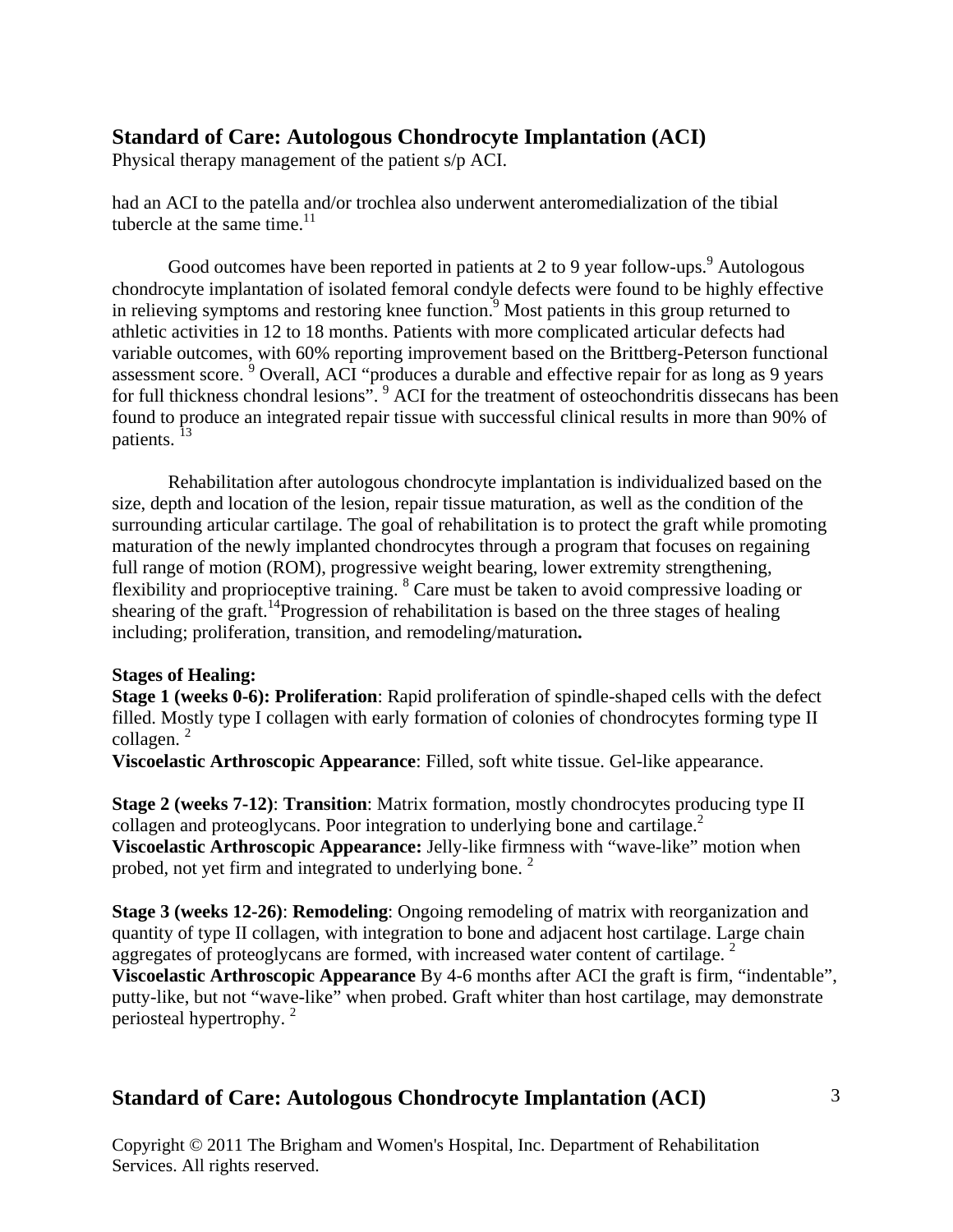Physical therapy management of the patient s/p ACI.

**Stage 4 (weeks 26+) Maturation:** Repair tissue usually reaches full maturation, resembling the surrounding tissue. Equal firmness to host cartilage 9-18 months after ACI.<sup>2</sup>

It is important to take into account the biomechanics of the knee and the site of the graft when designing the appropriate rehabilitation protocol after ACI surgery. When the knee is in full extension the anterior femoral condyles articulate with the middle aspect of the tibial plateau. As the knee flexes, the femoral condyles roll posteriorly and glide anteriorly increasing the contact between the posterior aspects of the femoral condyles with the posterior aspect of the tibial plateau. The patella glides inferiorly during knee flexion and superiorly with knee extension. When the knee is in full extension the patella lies proximal to the trochlea and at approximately 20 degrees of flexion the patella begins to makes contact with the trochlea, entering from the lateral side. As knee flexion increases the patella is compressed against the femur.<sup>15</sup> Maximal patellofemoral contact force occurs from 40-70 degrees of flexion.<sup>2</sup>

Immediate postoperative range of motion is important because it assists in providing nutrients to the healing tissues, decreases the likelihood of intra-articular adhesions and stimulates cellular orientation/chondrocyte maturation.<sup>2, 16</sup> On post-operative day 1 the continuous passive motion machine (CPM) is initiated as well as ROM of the knee. Studies have shown that continuous passive motion in the immediate post operative period stimulates free periosteal grafts in rabbits to produce hyaline articular cartilage; those that were immobilized demonstrated significant deterioration in the quality of the regenerated tissue.<sup>16</sup>

Patellar mobilization and cross friction massage are important in preventing tissue adhesions along the scar as well as the medial and latter gutters of the knee. Impaired patellar mobility can lead to decreased knee ROM.

Progressive weight bearing is also important for stimulating cellular orientation/chondrocyte maturation while at the same time preventing graft overload as it matures. Protective weight bearing must be maintained for 6-12 weeks after surgery, depending on the graft site, to prevent the likelihood of periosteal overload and central degeneration or delamination of a weight bearing graft.<sup>2</sup> Graft sites are gradually loaded based on the above stages of tissue healing. Signs that the weight bearing may be progressing too rapidly include increased pain, swelling and/or clicking in the knee.

Procedures to repair articular cartilage can cause considerable effusion and pain. Cryotherapy, elevation and use of interferential stimulation can assist in reducing swelling and pain. Inhibition of the quadriceps muscles often occurs with pain and swelling of the knee and therefore neuromuscular electrical stimulation (NMES) and biofeedback are used for quadriceps muscle re-education.

## **Standard of Care: Autologous Chondrocyte Implantation (ACI)**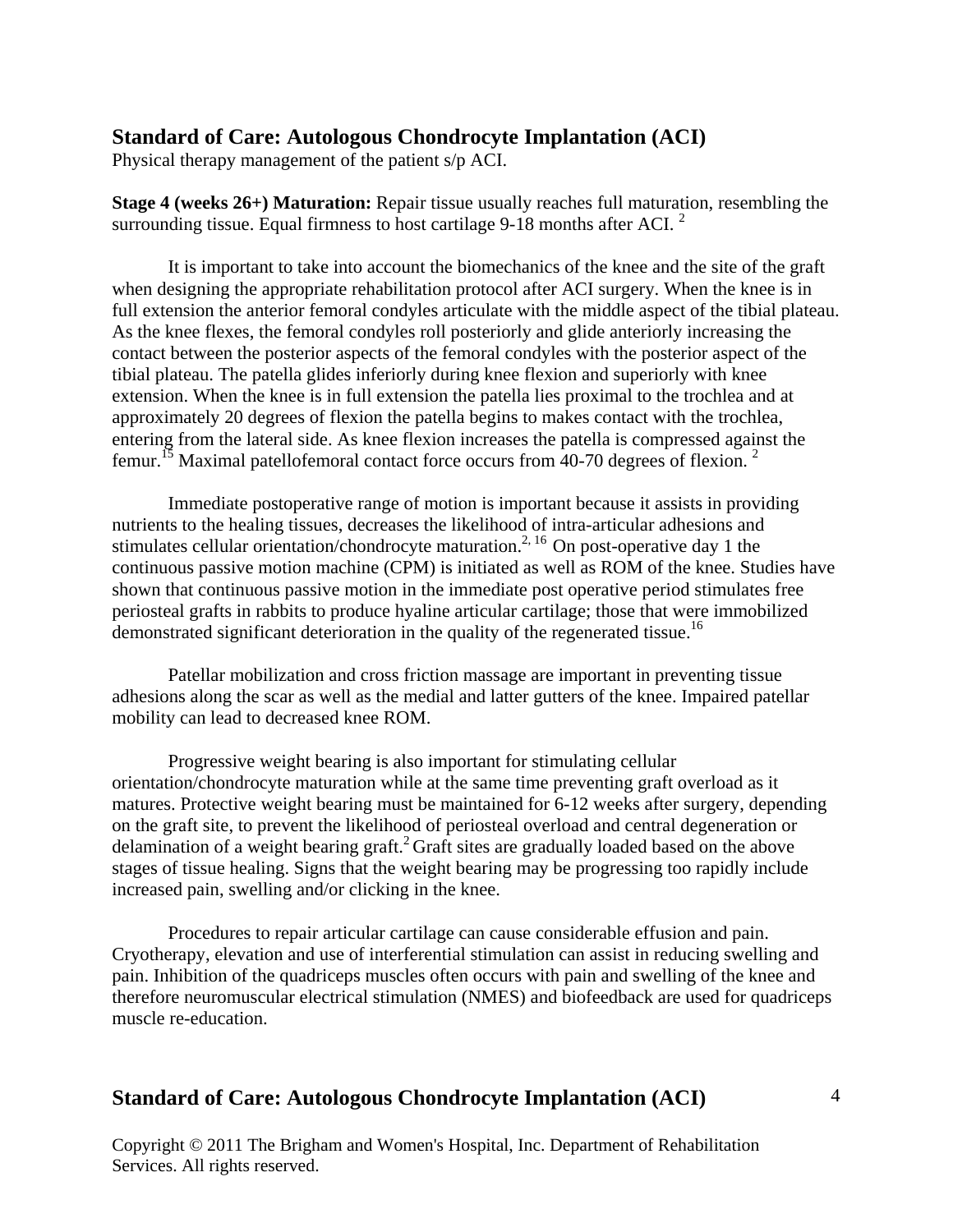Physical therapy management of the patient s/p ACI.

Isometric and gentle functional muscle exercises are initiated post-operatively to regain muscle tone and prevent atrophy.<sup>2</sup>

#### **Indications for Treatment:**

- Impaired ROM
- Impaired patellar mobility
- Lower extremity weakness
- Impaired function
- Impaired gait
- Pain
- Impaired balance/proprioception
- Impaired understanding of precautions: CPM, ROM, weight bearing status and use of brace

### **Contraindications / Precautions for Treatment:**

- **Do not overload graft.-** Avoid twisting, rotational and shearing forces. Gradual progression of weight-bearing per protocol only. (See Table 2)
- Increased pain, swelling and/or clicking are signs that the patient may be progressing too quickly. Activity level should be modified if this occurs and the MD should be notified.
- Intraarticular adhesions with resultant stiffness may occur with large or multiple grafts. These adhesions are treated best with early (6-8 week after ACI) lysis of adhesions, graft assessment and manipulation. Closed manipulation is not often recommended because the adhesions can involve the graft surface and can result in graft delamination.<sup>17</sup>
- Incomplete periosteal graft incorporation to host cartilage and hypertrophic graft edge response are the most common problems after ACI. This usually occurs due to proliferative hypertrophic periosteal healing response between 4 and 7 months. Patients will present with a new onset of catching, pain and effusion.<sup>2</sup> The patient should be referred back to the doctor and activity levels decreased if this should occur. Some patients will require a  $2<sup>nd</sup>$  look arthroscopy for periosteal hypertrophy of the graft.

In a 1 year short term follow up study it was found that using a collagen membrane, instead of a periosteal graft for an ACI has lower reoperation rate for hypertrophy. 25.7% of patients with a periosteal covered and only 5% of patients who had the collagen membrane covered ACI required reoperation for graft hypertrophy. 1 year failure rates were comparable between the two groups. <sup>18</sup>

• Depending on the graft site ROM may be limited.

## **Standard of Care: Autologous Chondrocyte Implantation (ACI)**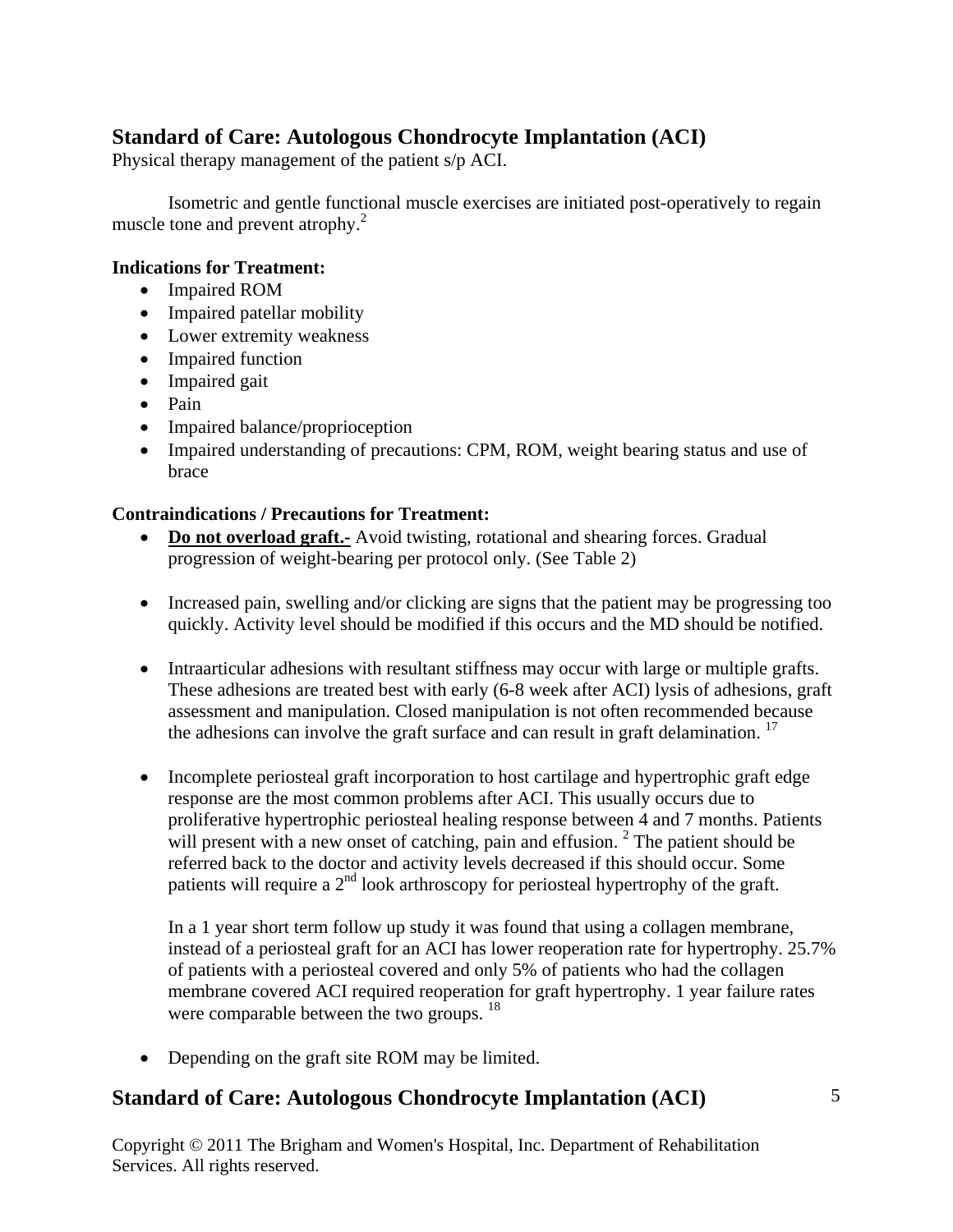Physical therapy management of the patient s/p ACI.

- o Only passive knee extension during the first 6 weeks with trochlea or patella grafts.
- o CPM 0-40 during first 3 weeks then ROM as tolerated with trochlea or patella grafts because maximal patellofemoral articulation occurs between 40 to 70 degrees.
- o When a tibial tubercle osteotomy is performed in combination with an ACI, SLR/active knee extension in not permitted for the first 6 weeks. Only passive extension is allowed.
- Monitor for signs/ symptoms of infection, compartment syndrome, and/or DVT

### **Examination:**

 **Medical History:** Review patient's medical history questionnaire and medical history. Review any diagnostic imaging, operative notes, testing, or work-up.

**History of Present Illness**: Interview patient at the time of examination to review patient's history and any relevant information. Review operative notes noting graft site and whether or not an osteotomy was performed.

**Social History**: Review patient's home, work, recreational and social situations, previous level of functional activities and goals. Determine patients understanding of surgical procedure, rehabilitation protocol and post-operative precautions.

**Medications**: Patient will likely be taking pain medication as prescribed by their surgeon. Patients are **NOT** to use nonsteroidal anti-inflammatories (NSAIDS) for at least 6-9 months after surgery because they can inhibit proteoglycan secretion affecting cartilage growth. $^{19}$ 

**Pain**: Measure using Visual Analog Scale (VAS). Determine activities that may increase or decrease symptoms, location of symptoms, and irritability. Indicate on a body diagram the location of symptoms.

**Visual Inspection:** Attention to the presence of swelling, condition of incisions, signs of infection, compartment syndrome, joint deformity and patient's overall functional use of

# **Standard of Care: Autologous Chondrocyte Implantation (ACI)**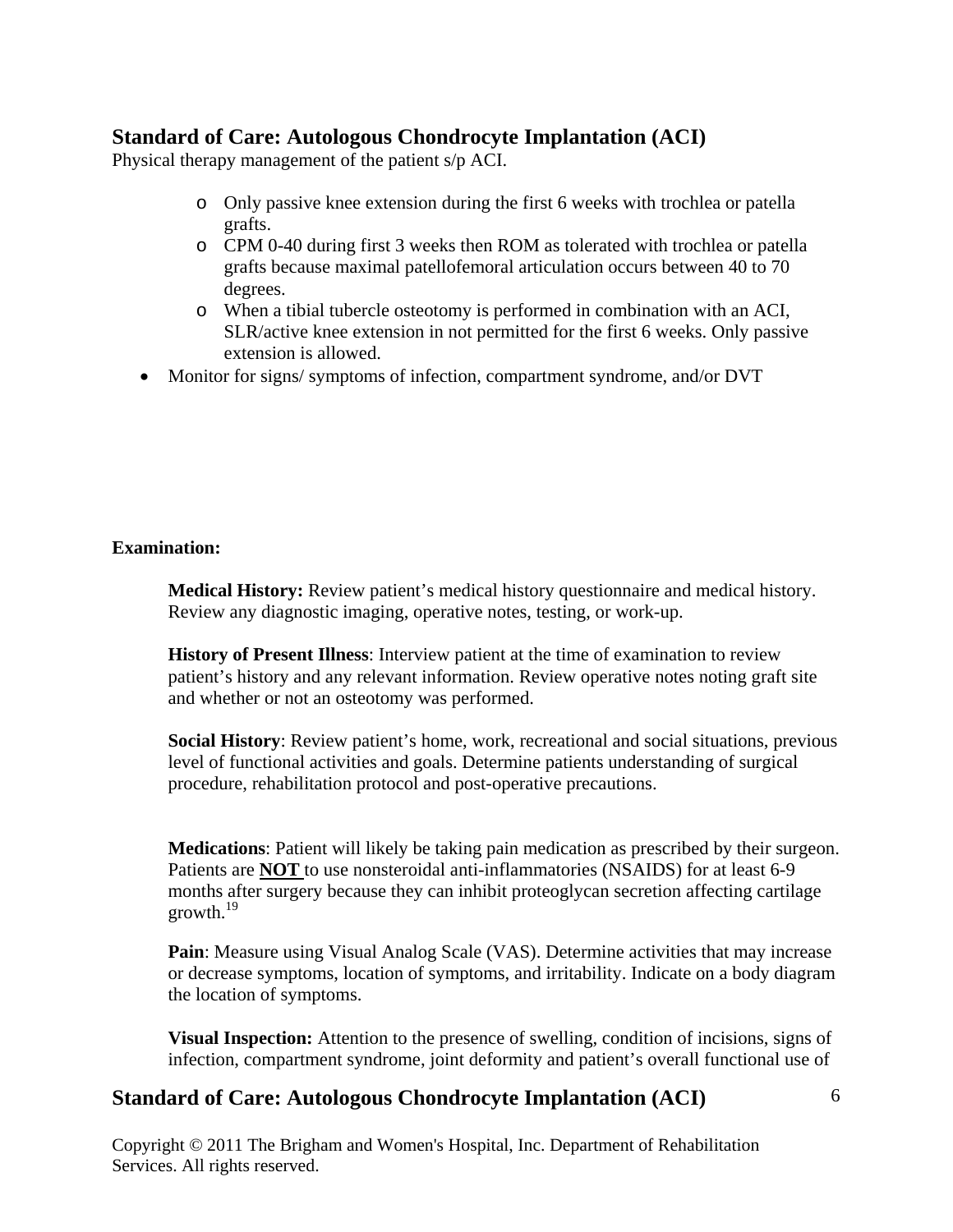Physical therapy management of the patient s/p ACI.

the knee. Inspect brace for proper alignment, fit and integrity of lock. Inpatient: Inspect fit of CPM and proper set up as well as Kendall foot pumps and cryocuff.

**Lower Extremity Posture**: Q-angle, hip anteversion/retroversion, knee varus/valgus or recurvatum, patella alta, baja or squinting, tibial torsion, foot pronation/supination.

**Edema/ Atrophy**: Typical circumference measurements of the knee joint are taken at mid patella, as well as 10-15 cm above and below.

**ROM:** Lower quarter screen focusing on knee flexion and extension. See Table 1 for ROM restrictions**. When tibial tubercle osteotomy is performed SLR/active knee extension is not permitted. For any patella or trochlea graft site only passive extension is allowed.** 

**Muscle Performance**: Manual muscle testing of hip & ankle - all directions. Early postoperative knee strength will be assessed through visual inspection and palpation with special attention to the vastus medialis oblique muscle activity and density. Manual muscle testing of knee extension to be performed at subsequent re-evaluations when appropriate.

 **Patellar Mobility**: Medial, lateral, superior, inferior.

**Muscle Length**: Hamstrings, iliotibial band, iliopsoas, gastrocnemius, soleus.

Gait: Patient will have protective weight bearing based on site of graft for approximately 12 weeks (See Table 1). Insure that the patient is maintaining correct weight bearing status and is safe with assistive devices.

Weight bearing as tolerated (WBAT) with crutches: Patella, trochlea, patella/trochlea graft sites.

 Heel-toe touch down weight bearing (TDWB) with crutches: Tibia and femur, tibial plateau, weight bearing femoral condyle, weight bearing femoral

condyle/patella, weight bearing femoral condyle /trochlea.

See Table 1 for brace information

**Proprioception/Balance:** Assess as appropriate in uninvolved leg, and in involved leg once patient is allowed to be full weight bearing. Measured by timing single leg stance  $(SLS)$ .

**Differential Diagnosis**: None secondary to post-operative status unless patient has any co-morbid issues and/or post-operative complications that need to be considered.

### **Rehabilitation**:

## **Standard of Care: Autologous Chondrocyte Implantation (ACI)**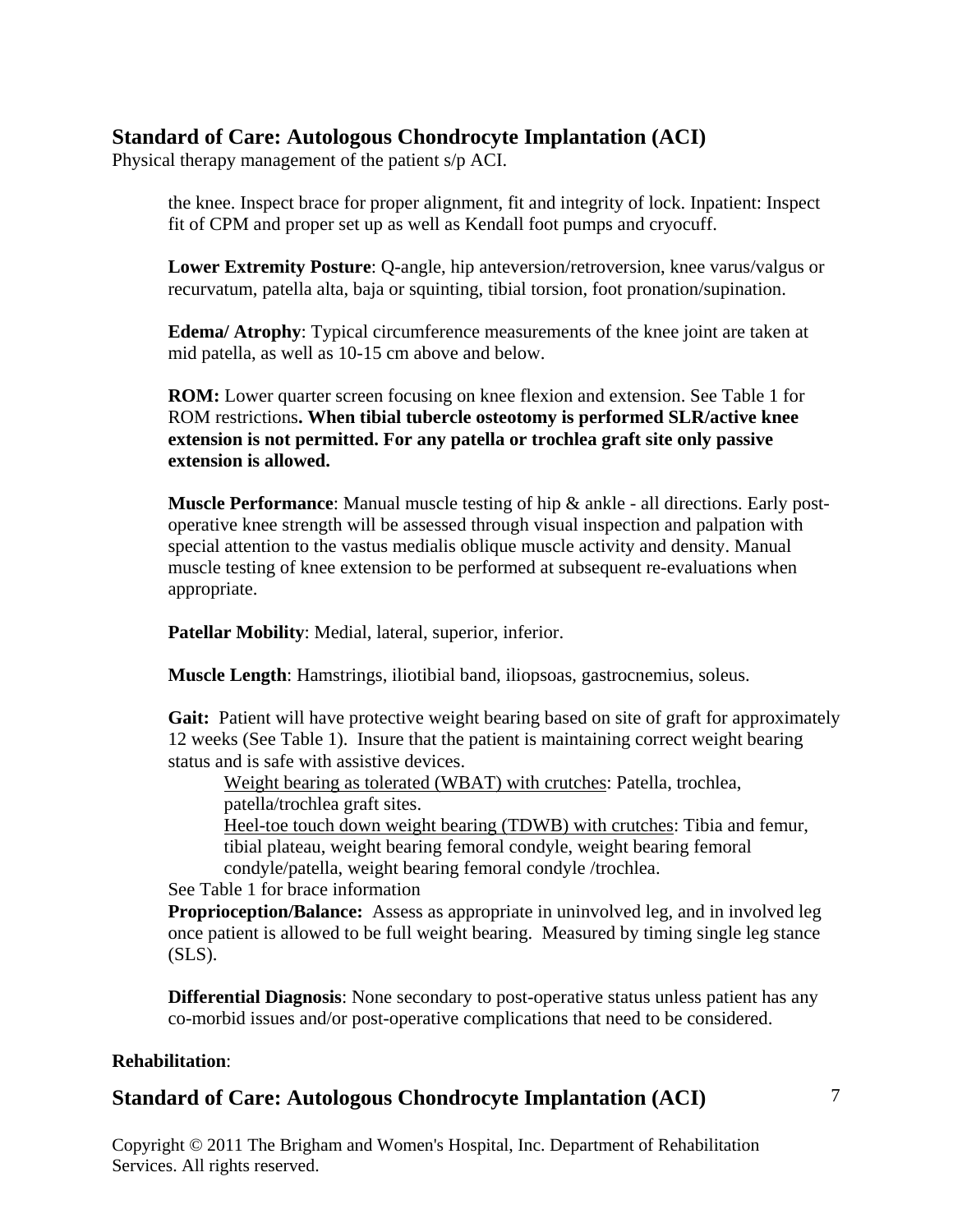Physical therapy management of the patient s/p ACI.

There are four phases of rehabilitation based on the four stages of healing:

Phase 1: Weeks 0-6 Phase 2: Weeks 7-12 Phase 3: Weeks 12-26 Phase 4: Weeks 26+

#### **Phase 1 : Acute (Inpatient days 0-4)**

Physical therapy begins the day after surgery- Post-operative day 1 (POD1)

#### **Impairments**:

- Pain
- Edema
- Impaired patellar mobility
- Impaired knee ROM
- Impaired muscle performance of hip and knee
- Impaired function-Bed mobility, transfers, ADL/IADL
- Impaired gait

#### **Goals**:

- 1) ROM. Increase tibial-femoral and patellofemoral mobility
- 2) Decrease pain and swelling
- 3) Prevent ACI graft over-load
- 4) Encourage muscle tone. Restore quadriceps control
- 5) Independence with home exercise program

The CPM is initiated POD1 and is increased depending on the defect location (See table 1). Begin 0-30 degrees POD1 then increase 10 degrees/day or as tolerated for weight bearing femoral condyle, tibial plateau, tibia and femur graft sites. **For any patella or trochlea graft site CPM 0-40 only for first 3 weeks then increase to full as tolerated.** The CPM is used approximately 6-8 hours daily for the initial 6 weeks to enhance the quality of repair tissue and increase repair tissue fill.<sup>16</sup> CPM for defects of the trochlea and patella is limited to 0-40 degrees only for the first 3 weeks because maximal patellofemoral contact forces occur at 40-70 degrees. Therefore, greater ROM is not recommended.<sup>2</sup>

The physical therapist will instruct the patient in a home exercise program and initial ROM on POD 1 based on the specific type of ACI surgery (See Table 1). Patients will have an epidural until POD2 and therefore will only perform ROM and other exercises while in supine or at the edge of the bed on POD1.

On POD 1 the physical therapist will initiate AROM and AAROM of the knee. ROM will vary depending of the graft site. (See Table 1)When a tibial tubercle

## **Standard of Care: Autologous Chondrocyte Implantation (ACI)**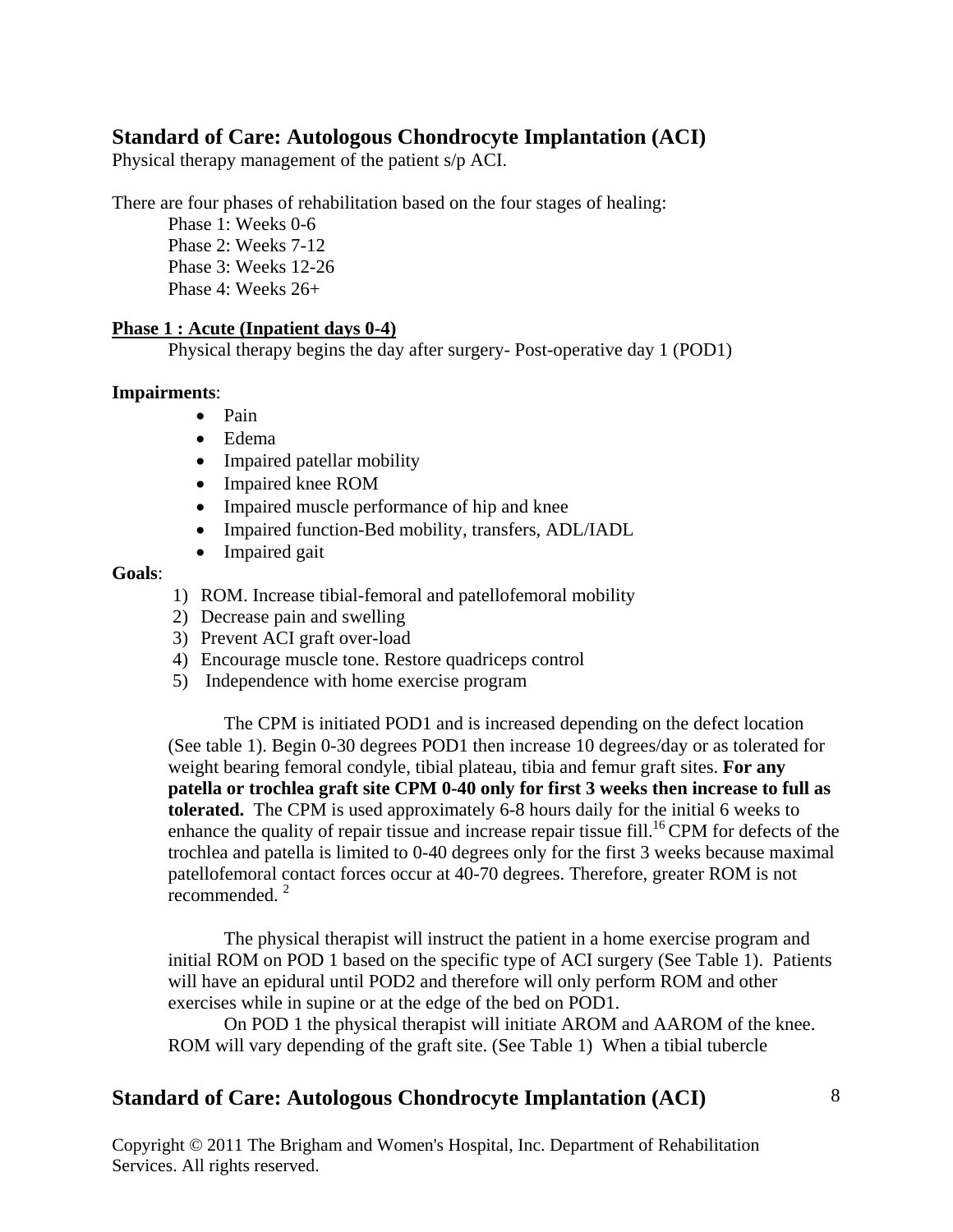Physical therapy management of the patient s/p ACI.

osteotomy is performed SLR/active knee extension is not permitted. For any patella or trochlea graft site only passive extension is allowed.

Immediately after surgery the patient will be placed in a knee immobilizer, which can be use when not in the CPM or performing exercises. On POD 2 the patient will be fitted with a hinged knee brace (Bledsoe brace) to be worn during ambulation until further notified by their doctor. (Patients with a tibial plateau graft will receive a prescription from their doctor in order to obtain an unloading brace from an outside vender once discharged from the hospital).

Patients will begin standing/walking with bilateral upper extremity assistive devices on POD2 (after the epidural is stopped and full LE motor control has returned). Cryotherapy, Kendall foot pumps and compression stockings are used for swelling, pain control and prevention of DVT.

Multi-directional patellar mobilization should begin immediately after surgery. The patient will be discharged home with a CPM machine as well as a home exercise program.

Electrical stimulation for VMO/ quadriceps muscle re-education is encouraged early after surgery if indicated.

Weight bearing, CPM and ROM will depend on the graft site. (See Table 1)

### **Home discharge criteria**:

- 1) Safe transfers
- 2) Safe ambulation with bilateral upper extremity assistive devices on level and stairs
- 3) Good understanding of precautions, weight bearing status, ROM, use of CPM, use of brace and home exercise program
- 4) Healthy appearing wound
- 5) Afebrile
- 6) Good pain control

### **Phase 1: Sub-Acute (Outpatient): (Weeks 1-6)**

The patient will be seen in an outpatient facility or by a home physical therapist after being discharged from the hospital.

### **Impairments**:

- Edema
- Pain
- Impaired patellar mobility
- Impaired knee ROM
- Impaired muscle performance of hip and knee
- Impaired function-ADL/IADL
- Impaired gait

### **Goals:**

- Increase tibial-femoral and patella-femoral mobility
- Decreased pain and swelling

## **Standard of Care: Autologous Chondrocyte Implantation (ACI)**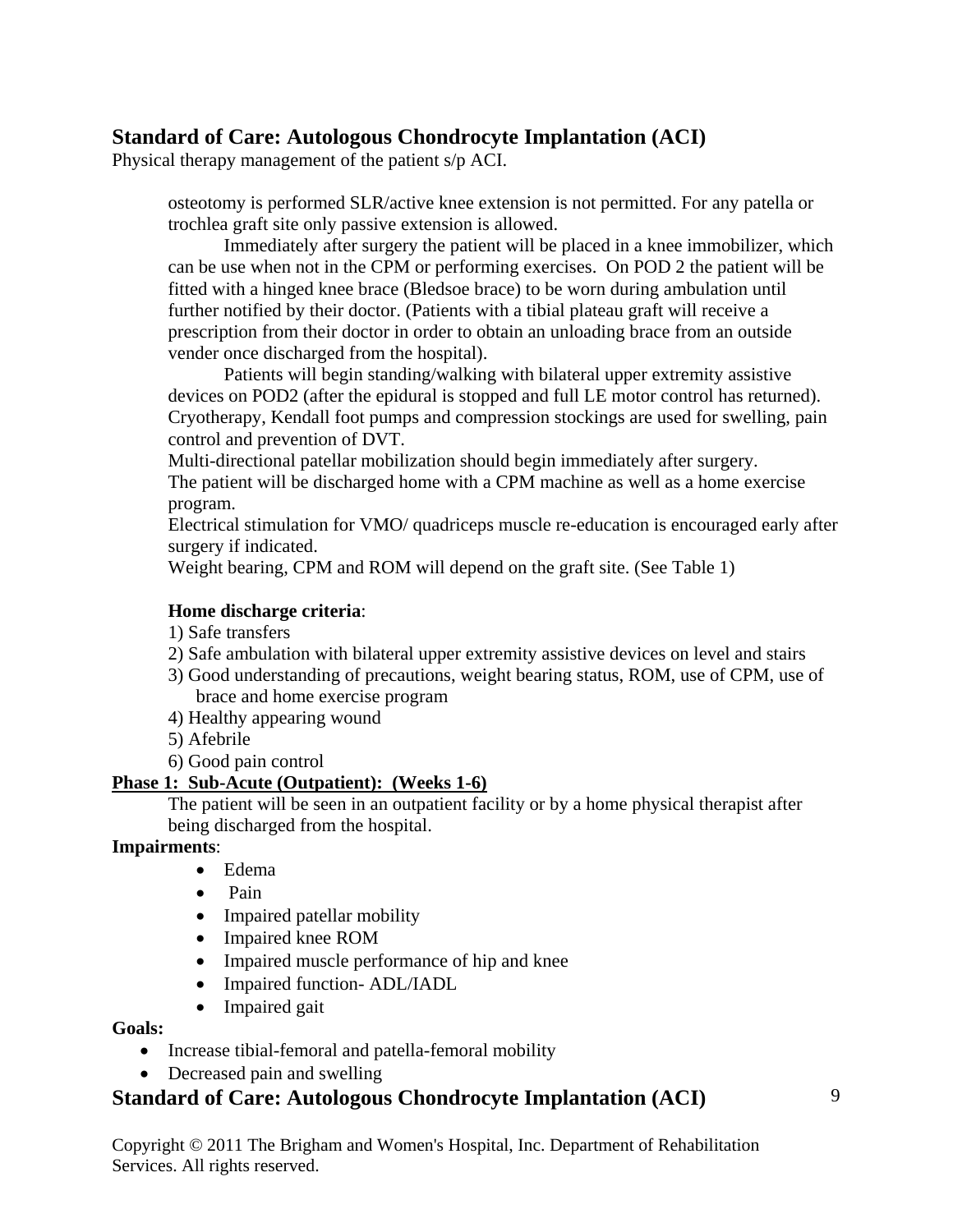Physical therapy management of the patient s/p ACI.

- Restore quadriceps control
- Full knee extension
- Week 3: at least 90 degrees of flexion
- Week 6: at least 110 degrees of flexion
- Independence with home exercise program

•

No progression to stage 2 until MD clears patient at 6 weeks post- op

### **Treatment Plan:**

- Begin use of CPM POD1 for 6-8 hours/day for 6weeks. Begin 0-30 degrees POD1 then increase 10 degrees/day as tolerated. **EXCEPT FOR PATELLA OR TROCHLEA GRAFT SITES- CPM is limited to 0-40 degrees only for first 3 weeks then increase to full as tolerated.**
- Protective weight bearing with use of brace (table1)
- Isometric exercises, ROM (table 1), Multi-directional patellar mobilization
- E-Stim for VMO/ quadriceps muscle re-education
- Soft tissue mobilization/deep friction to hamstring insertions, peripatellar region, medial/lateral gutters and scar.
- Cryotherapy for edema control
- Compression stockings/TEDS for edema control and DVT prevention

•

## **Phase 2: (Weeks 7-12):**

## **Impairments**:

- Edema
- Pain
- Impaired patellar mobility
- Impaired knee ROM
- Impaired muscle performance of hip and knee
- Impaired gait
- Impaired balance reactions
- Impaired function-ADL/IADL

### **Goals:**

- Increase tibial-femoral and patella-femoral mobility
- Restore quadriceps control
- Full knee ROM by 12 weeks

### **Treatment Plan:**

• Discontinue CPM

# **Standard of Care: Autologous Chondrocyte Implantation (ACI)**

10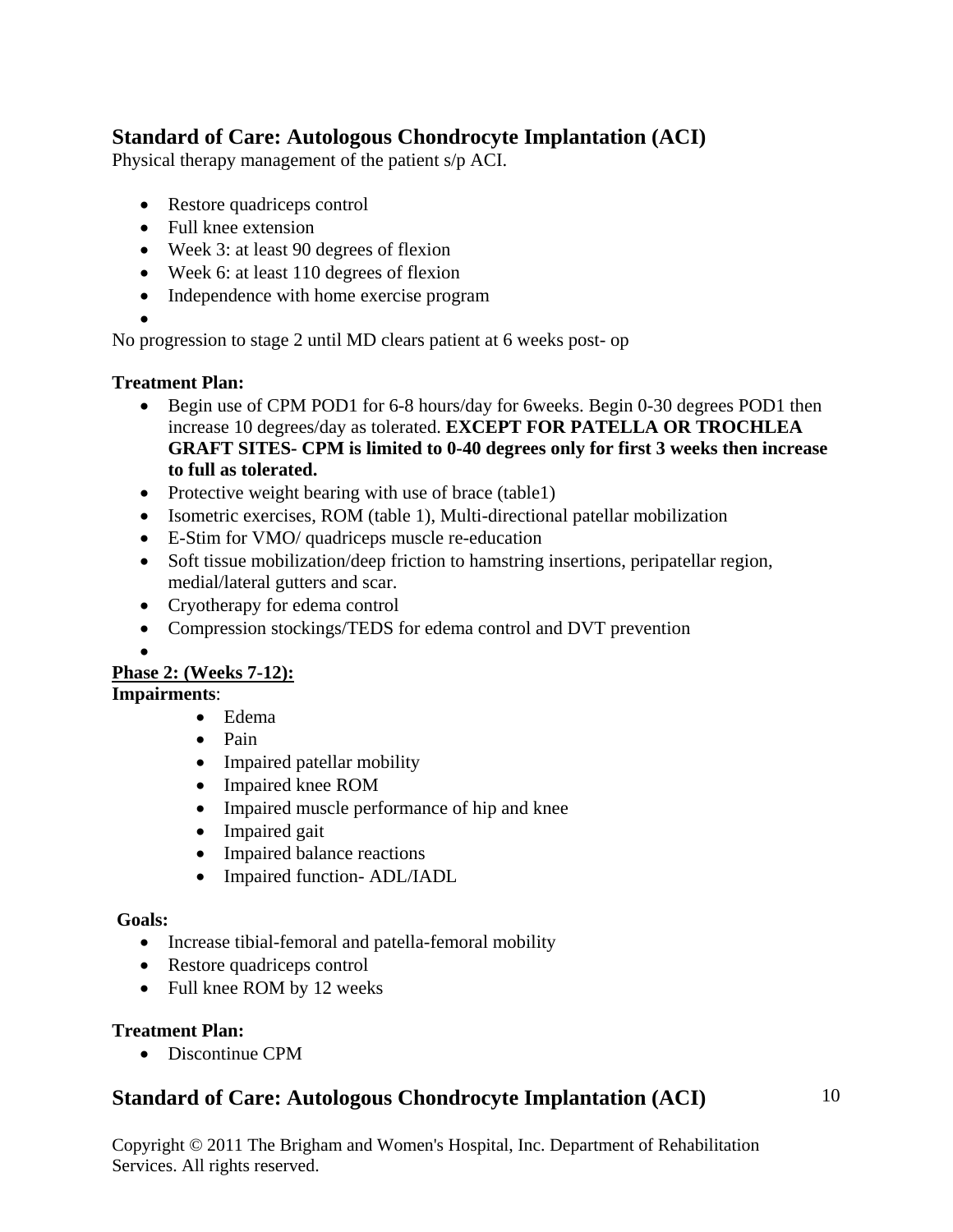Physical therapy management of the patient s/p ACI.

- Continue with E-Stim for VMO/ quadriceps muscle re-education if indicated
- May begin gentle A/AAROM extension for all graft sites if not previously allowed
- Multi-directional patellar mobilization
- Partial graduated weight bearing to full weight bearing by 12 weeks (See Table 2)
- Progression of exercises per protocols
- Functional muscle usage, stationary bicycle, with progression to treadmill
- Cryotherapy for edema control

No progression to stage 3 until MD clears patient at 12 weeks post- op

### **Phase 3 (Weeks 12-26):**

### **Impairments**:

- Edema
- Pain
- Impaired patellar mobility
- Impaired knee ROM
- Impaired muscle performance of hip and knee
- Impaired gait
- Impaired balance reactions
- Impaired function-ADL/IADL

### **Goals**

- Discontinue assistive device.
- Normal gait pattern
- Improve muscular strength and endurance
- Return to normal ADL's/IADL's
- Independence with home exercise program

### **Treatment Plan:**

- Discontinue assistive devices 4-5 months post op if free of pain, no catching or swelling and patient demonstrates proper gait mechanics.
- Distance walking, resistance walking

### **Phase 4 (Weeks 26+):**

**Impairments:** 

- Impaired muscle performance of hip and knee
- Impaired balance reactions
- Impaired functional activities

# **Standard of Care: Autologous Chondrocyte Implantation (ACI)**

11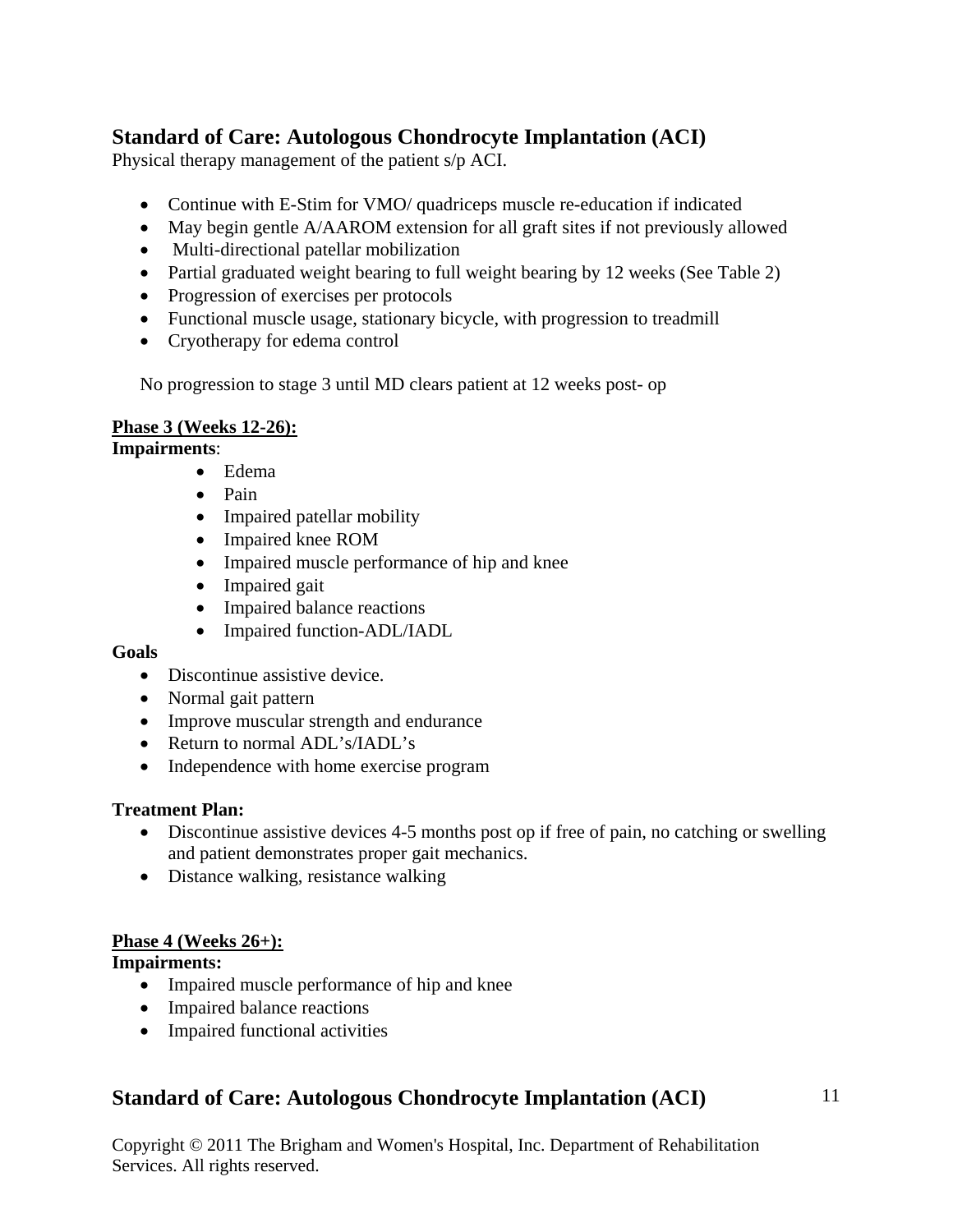Physical therapy management of the patient s/p ACI.

### **Goals**

• Gradual return to functional activities and sports

**Functional activities** (depending on graft site)

- Skating, in-line skating, and cycling are permitted at 6 months
- Running and aerobics may be performed at 12 month
- Pivoting sports such as tennis, basketball, football, golf and baseball may begin at 12-18 months depending on graft site and once patient cleared by MD

| 1 adie 1              |                       | RUINI and CPINI restrictions phase 1 |                   |                                |
|-----------------------|-----------------------|--------------------------------------|-------------------|--------------------------------|
| <b>Graft Sites</b>    | <b>Weight Bearing</b> | <b>ROM</b>                           | <b>CPM</b>        | <b>Brace</b>                   |
| Weight bearing        | Heel-toe TDWB         | Full AROM,                           | As tolerated      | Knee immobilizer with          |
| femoral condyle       |                       | gentle AAROM                         |                   | ambulation, until good quad    |
|                       |                       |                                      |                   | control/SLR $(\sim]3-6$ weeks) |
| Weight bearing        | Heel-toe TDWB         | Gentle AROM                          | 0-40 for first    | Hinged knee brace locked in    |
| femoral               |                       | flexion as                           | 3 weeks then      | full extension for transfers   |
| condyle/Patella       |                       | tolerated, Passive                   | increase as       | and ambulation                 |
|                       |                       | extension only                       | tolerated         |                                |
| Weight bearing        | Heel-toe TDWB         | <b>Gentle AROM</b>                   | $0-40$ for first  | Hinged knee brace locked in    |
| femoral               |                       | flexion as                           | 3 weeks then      | full extension for transfers   |
| condyle/Trochlea      |                       | tolerated, Passive                   | increase as       | and ambulation                 |
|                       |                       | extension only                       | tolerated         |                                |
| Patella               | Weight bearing as     | <b>Gentle AROM</b>                   | 0-40 for first    | Hinged knee brace locked in    |
|                       | tolerated with        | flexion as                           | 3 weeks then      | full extension for transfers   |
|                       | bilateral upper       | tolerated, Passive                   | increase as       | and ambulation                 |
|                       | extremity device      | extension only                       | tolerated         |                                |
| Trochlea              | Weight bearing as     | <b>Gentle AROM</b>                   | $0-40$ for first  | Hinged knee brace locked in    |
|                       | tolerated with        | flexion as                           | 3 weeks then      | full extension for transfers   |
|                       | bilateral upper       | tolerated, Passive                   | increase as       | and ambulation                 |
|                       | extremity device      | extension only                       | tolerated         |                                |
| Patella/Trochlea      | Weight bearing as     | <b>Gentle AROM</b>                   | $0-40$ for \first | Hinged knee brace locked in    |
|                       | tolerated with        | flexion as                           | 3 weeks then      | full extension for transfers   |
|                       | bilateral upper       | tolerated, Passive                   | increase as       | and ambulation                 |
|                       | extremity device      | extension only                       | tolerated         |                                |
| <b>Tibial Plateau</b> | Heel-toe TDWB         | Full AROM,                           | As tolerated      | Unloading brace to be worn     |
|                       |                       | gentle AAROM                         |                   | at all times for at least 6-9  |
|                       |                       |                                      |                   | months after surgery           |
| Tibia and femur       | Heel-toe TDWB         | Full AROM,                           | As tolerated      | Unloading brace to be warn     |
|                       |                       | gentle AAROM                         |                   | at all times for at least 6-9  |
|                       |                       |                                      |                   | months after surgery           |

# **Table 1 ROM and CPM restrictions phase 1**

# **Standard of Care: Autologous Chondrocyte Implantation (ACI)**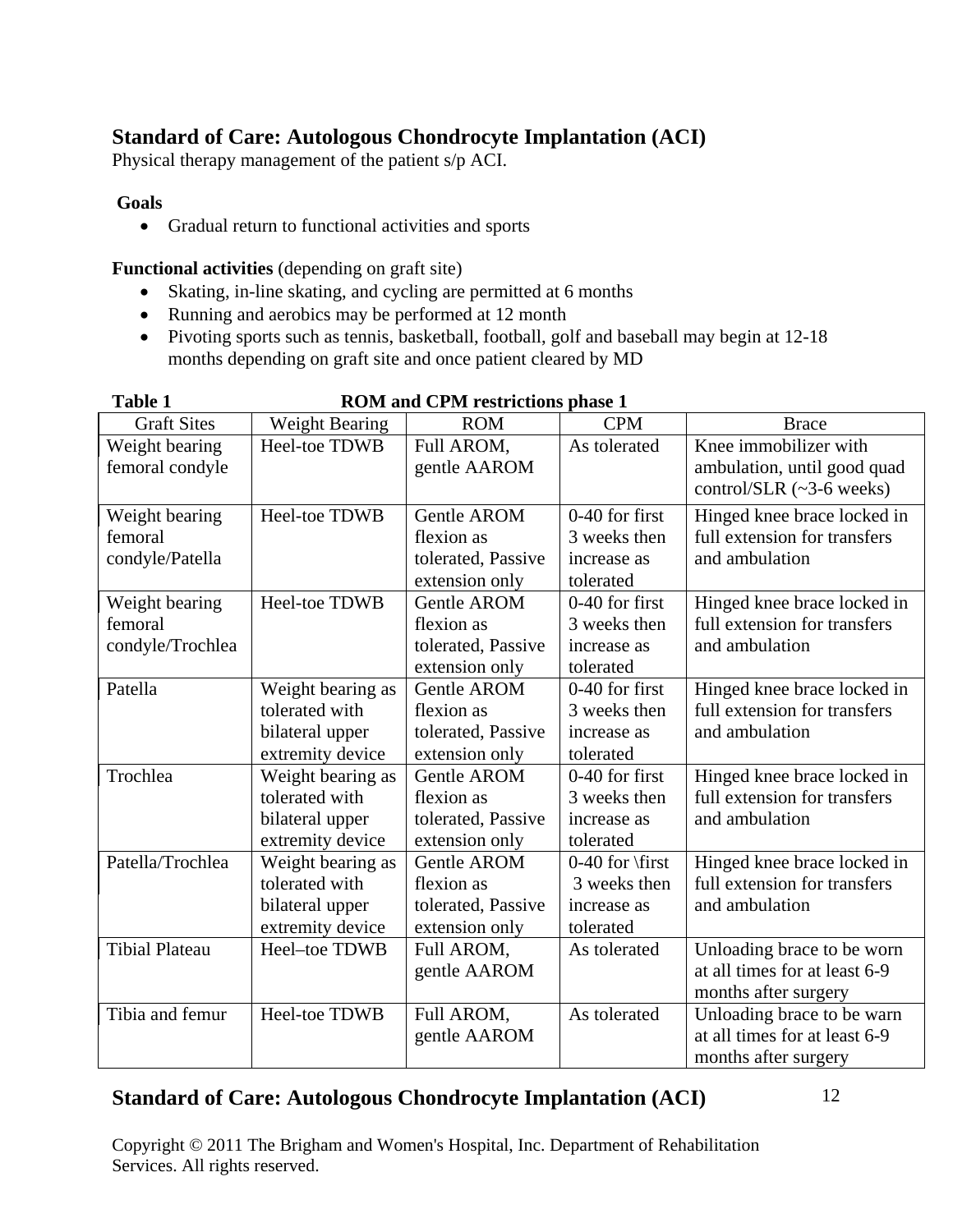Physical therapy management of the patient s/p ACI.

#### **With multiple graft sites use most conservative/restrictive guidelines When tibial tubercle osteotomy is performed SLR/active knee extension is not permitted**

| <b>Table 2</b>        | <b>Weight Bearing Progression</b> |                       |                        |                 |  |  |  |
|-----------------------|-----------------------------------|-----------------------|------------------------|-----------------|--|--|--|
| <b>Graft site</b>     | Weeks 7&8                         | <b>Weeks 9&amp;10</b> | <b>Weeks 11&amp;12</b> | Weeks 13+       |  |  |  |
| Weight bearing        | PWB 1/3 body                      | PWB 2/3 body          | FWB with               | Crutch, cane or |  |  |  |
| femoral condyle       | weight                            | weight                | crutches               | no device as    |  |  |  |
|                       |                                   |                       |                        | tolerated       |  |  |  |
| Weight bearing        | PWB 1/3 body                      | PWB 2/3 body          | FWB with               | Crutch, cane or |  |  |  |
| femoral               | weight                            | weight                | crutches               | no device as    |  |  |  |
| condyle/Patella       |                                   |                       |                        | tolerated       |  |  |  |
| Weight bearing        | Full weight                       | Full weight           | Full weight            | Full weight     |  |  |  |
| femoral               | bearing as                        | bearing as            | bearing as             | bearing as      |  |  |  |
| condyle/Trochlea      | tolerated with                    | tolerated with        | tolerated with         | tolerated with  |  |  |  |
|                       | crutch or cane                    | crutch or cane        | crutch or cane         | crutch or cane  |  |  |  |
|                       | as needed                         | as needed             | as needed              | as needed       |  |  |  |
| Patella               | Full weight                       | Full weight           | Full weight            | Full weight     |  |  |  |
|                       | bearing as                        | bearing as            | bearing as             | bearing as      |  |  |  |
|                       | tolerated                         | tolerated             | tolerated              | tolerated       |  |  |  |
| Trochlea              | Full weight                       | Full weight           | Full weight            | Full weight     |  |  |  |
|                       | bearing as                        | bearing as            | bearing as             | bearing as      |  |  |  |
|                       | tolerated with                    | tolerated with        | tolerated with         | tolerated with  |  |  |  |
|                       | crutch or cane                    | crutch or cane        | crutch or cane         | crutch or cane  |  |  |  |
|                       | as needed                         | as needed             | as needed              | as needed       |  |  |  |
| Patella/Trochlea      | Full weight                       | Full weight           | Full weight            | Full weight     |  |  |  |
|                       | bearing as                        | bearing as            | bearing as             | bearing as      |  |  |  |
|                       | tolerated with                    | tolerated with        | tolerated with         | tolerated with  |  |  |  |
|                       | crutch or cane                    | crutch or cane        | crutch or cane         | crutch or cane  |  |  |  |
|                       | as needed                         | as needed             | as needed              | as needed       |  |  |  |
| <b>Tibial Plateau</b> | PWB 1/3 body                      | PWB 2/3 body          | FWB with               | Crutch, cane or |  |  |  |
|                       | weight                            | weight                | crutches               | no device as    |  |  |  |
|                       |                                   |                       |                        | tolerated       |  |  |  |
| Tibia and femur       | PWB 1/3 body                      | PWB 2/3 body          | FWB with               | Crutch, cane or |  |  |  |
|                       | weight                            | weight                | crutches               | no device as    |  |  |  |
|                       |                                   |                       |                        | tolerated       |  |  |  |

**If the patient experiences pain when progressing to the next stage of weight bearing, revert back to the previous stage for an additional week.** 

# **Standard of Care: Autologous Chondrocyte Implantation (ACI)**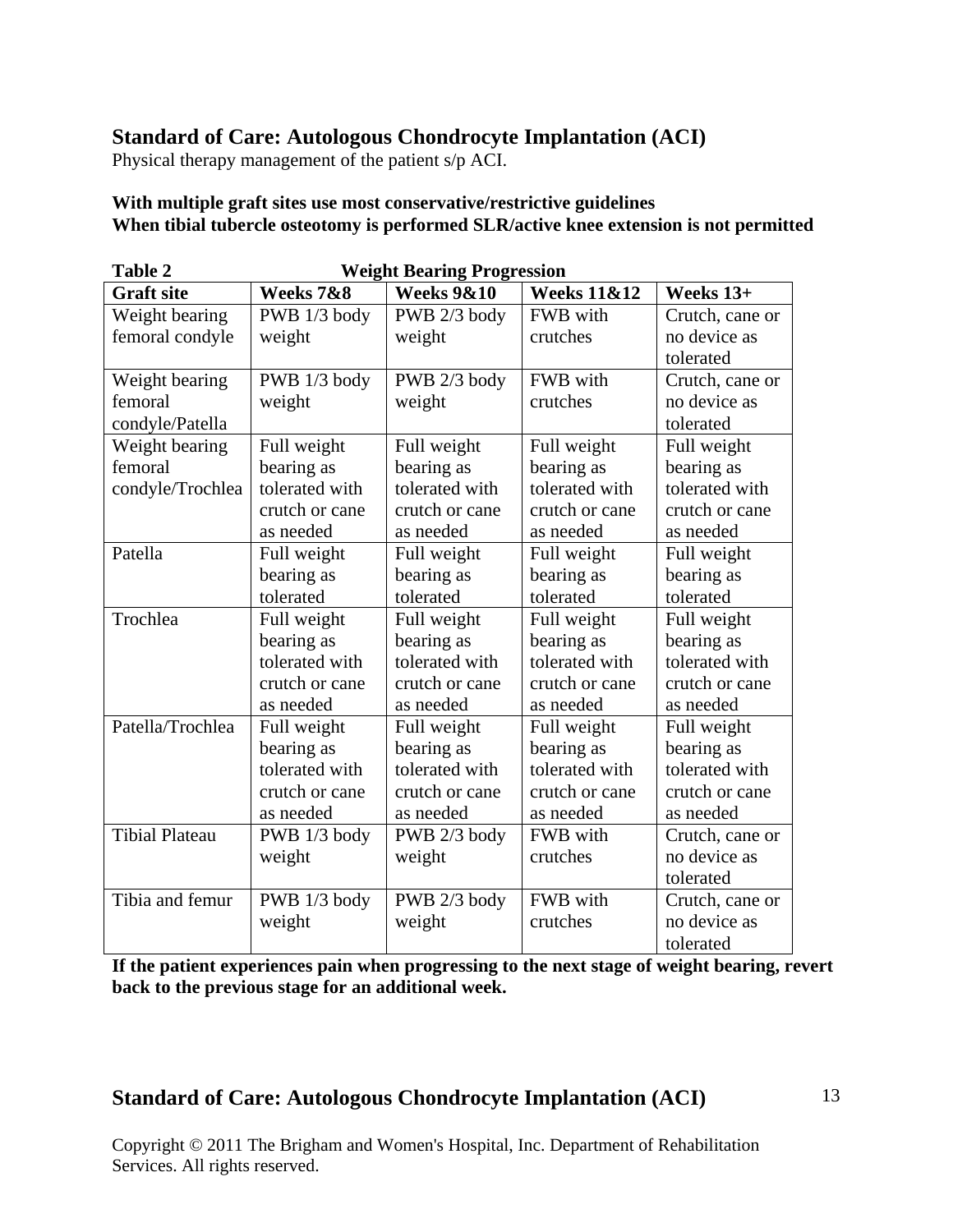Physical therapy management of the patient s/p ACI.

**Prognosis**: Full return to all functional activities including sports as determined by MD.

#### **Treatment Planning**

| <b>Established Pathway</b>  | Yes, see attached.   | $X$ No |
|-----------------------------|----------------------|--------|
| <b>Established Protocol</b> | X Yes, see attached. | No.    |

**Frequency & Duration**: 2-3 times for week for 12-15 weeks

**Patient / family education:** Handouts on protocol including exercises and precautions.

#### **Re-evaluation / assessment**

 **Standard Time Frame:** At least once every 30 days

**Other Possible Triggers**: Increased pain, swelling or catching, Signs of infection, DVT, or compartment syndrome.

#### **Discharge Planning**

**Commonly expected outcomes at discharge**: Full knee ROM, normal gait pattern, return to previous levels of functional activities and independent with home exercise program.

**Patient's discharge instructions**: Continue strengthening, stretching, and balance training through HEP. Return to sports activities as per MD orders.

**Author:**  Colleen Gallagher, PT 6/2007 **Reviewed by:**  Colleen Gallagher, PT

## **Standard of Care: Autologous Chondrocyte Implantation (ACI)**

14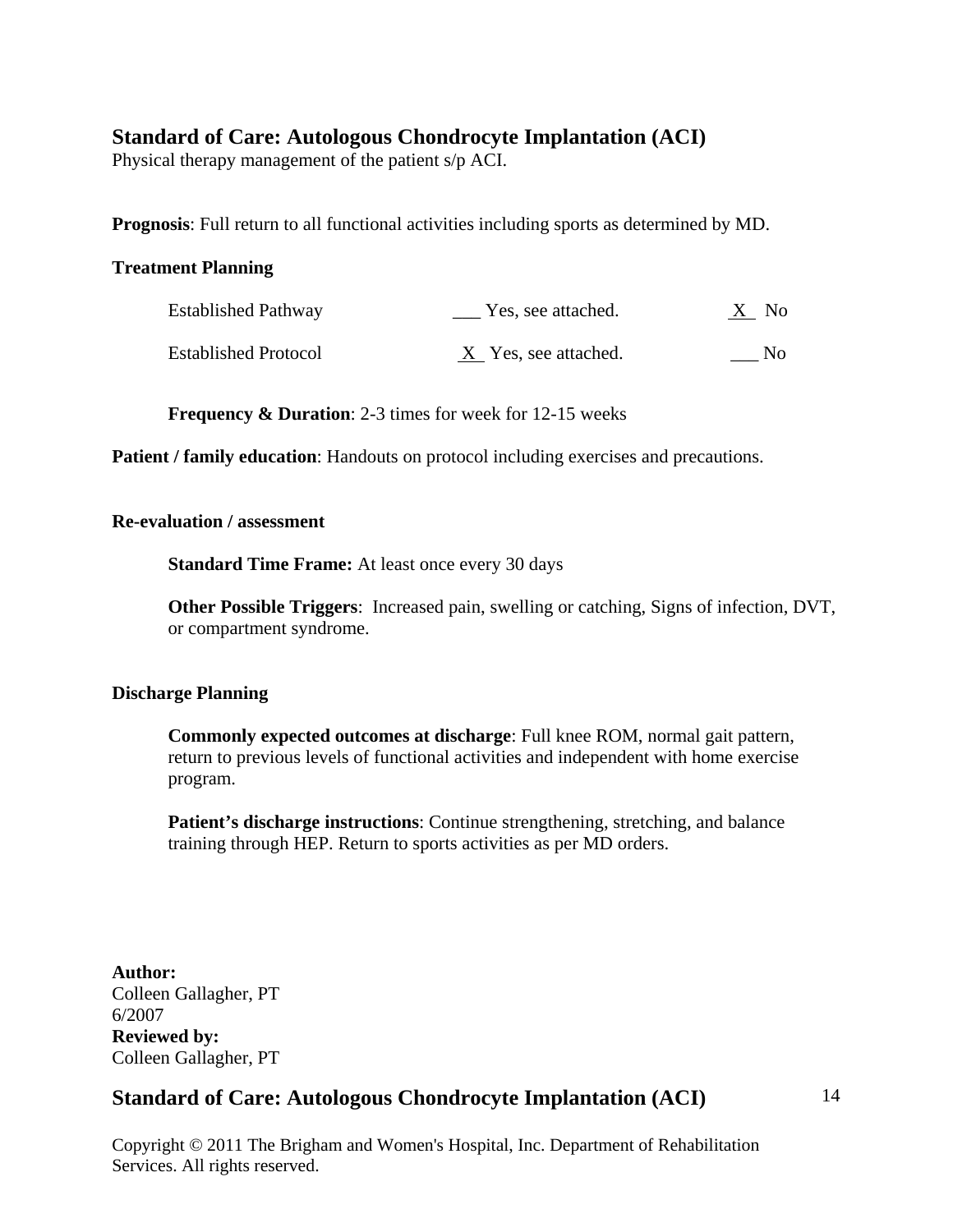Physical therapy management of the patient s/p ACI.

12/2010

#### **Reference List**

1. Saidoff DC, McDonough AL. *Critical Pathways in Therapeutic Intervention.* 1st ed. St. Lousi, Missouri: Mosby,inc; 2002.

2. Minas T, Peterson L. Autologous chondrocyte transplantation. *Operative Techniques in Sports Medicine*. 2000;8:144-157.

3. King PJ, Bryant T, Minas T. Autologous chondrocyte implantation for chondral defects of the knee: Indications and technique. *J Knee Surg*. 2002;15:177-184.

4. Brittberg M, Lindahl A, Nilsson A, Ohlsson C, Isaksson O, Peterson L. Treatment of deep cartilage defects in the knee with autologous chondrocyte transplantation. *N Engl J Med*. 1994;331:889-895.

5. Minas T, Nehrer S. Current concepts in the treatment of articular cartilage defects. [review] [41 refs]. *Orthopedics*. 1997;20:525-538.

6. Briggs TW, Mahroof S, David LA, Flannelly J, Pringle J, Bayliss M. Histological evaluation of chondral defects after autologous chondrocyte implantation of the knee. *Journal of Bone & Joint Surgery - British Volume*. 2003;85:1077-1083.

7. Akeson WH, Bugbee W, Chu C, Giurea A. Differences in mesenchymal tissue repair. *Clin Orthop*. Oct 2001;391 supplement:S124-S141.

8. Gillogly SD, Voight M, Blackburn T. Treatment of articular cartilage defects of the knee with autologous chondrocyte implantation. [review] [64 refs]. *Journal of Orthopaedic & Sports Physical Therapy*. 1998;28:241-251.

9. Peterson L, Minas T, Brittberg M, Nilsson A, Sjogren-Jansson E, Lindahl A. Two- to 9-year outcome after autologous chondrocyte transplantation of the knee. *Clin Orthop Relat Res*. 2000;(374):212-234.

10. Genzyme Corporation. Carticel for Implantation. Available at: www.carticel.com. Accessed 12/06, 2006.

## **Standard of Care: Autologous Chondrocyte Implantation (ACI)**

15